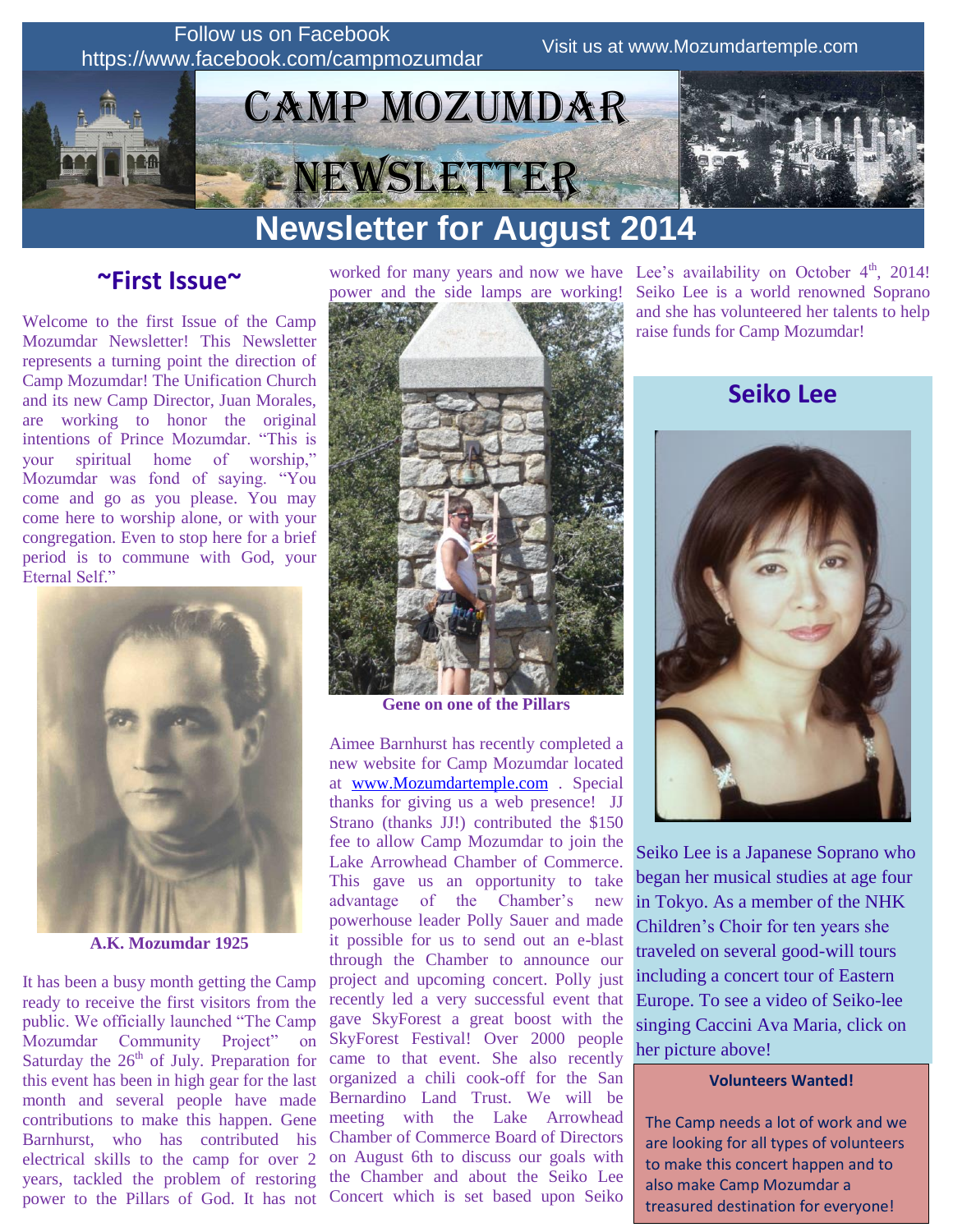## **The Camp Mozumdar Community Project**

On Saturday July 27<sup>th</sup> at 12:00 P.M. we began our outreach to the community to help turn Camp Mozumdar into a destination of meditation, communing with nature and of worship. The camp has over 105 acres of land, part of which has not even been explored! There are many opportunities for the public to get involved at all levels which range from just stopping by to pick up debris, to project leader or donations. The main thrust is to make the camp ready to have people come and picnic for the day and stay for the concert on October  $4<sup>th</sup>$ , 2014. This is really a large task to accomplish. We need to build picnic benches and place them around the camp. We also have a major task to perform in fixing up the Pillars of God!

**~The Pillars of God~**



**The Pillars with a seated audience**

The Pillars of God is an amazing outdoor amphitheater that provided A.K. Mozumdar and his followers, a beautiful place for lectures on healing and other spiritual topics. It is also the location where the concert for Seiko Lee will be held. The problem is that it has been sitting unused for years and

time has taken its toll on it. The concrete stadium floors are cracked and broken in many places and weeds are everywhere. The once novel

benches are all in pieces in a heap! The original design of the bench mounting was also a problem as it incorporated a single point mounting design that stressed and cracked the concrete. A new design has been made in AutoCad and I am working out how many brackets will need to be made and welded to the old brackets that Mozumdar originally used.



**A Heap of destroyed benches**



**Profile of old benches**



**The stadium steps in disrepair** The picture in the next column shows what the benches and amphitheater used to look like and is our goal for the Concert!





**A vintage picture showing the benches**

This is our goal above. The schedule is tight and we need all the help we can get. We need metal work, plastic wood for the benches, concrete patch, anchors and other assorted hardware. We are also looking for sound and lighting equipment to support this event. If you can help us please call and help us meet this goal! If you know someone that could help, send our Newsletter to them! In the meantime, we need to clear out the weeds, pick out the old cracked concrete, and either just patch what we can or pour new concrete (if we get an angel to help us!). Anything is possible and we are just putting it out there to the Universe to make the best possible turn of events happen! Will you Help?

#### **Are you an Angel?**